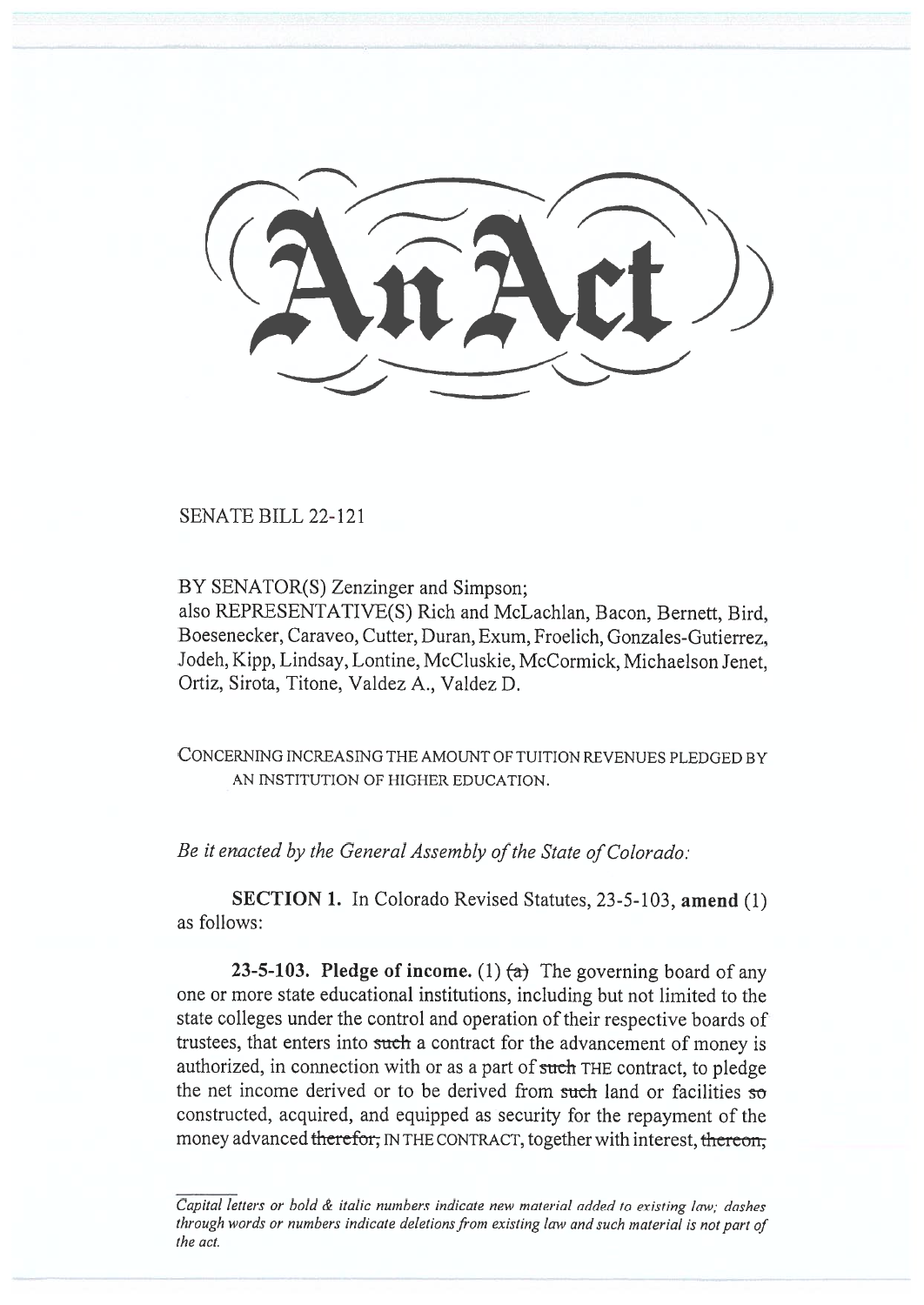and for the establishment and maintenance of reserves in connection there with: and, WITH THE CONTRACT. For the same purpose, any such governing board is also authorized, subject to the limitations specified in section 23-5-119.5 (5), to pledge the net income derived or to be derived from other facilities that are included in a designated enterprise or, if not included, other facilities that are not acquired and not to be acquired with money appropriated to the institution by the state of Colorado, and to pledge the net income, fees, and revenues derived from such sources, if unpledged, or, if pledged, the net income, fees, and revenues currently in excess of the amount required to meet principal, interest, and reserve requirements in connection with outstanding obligations to which such THE net income, fees, and revenues have theretofore been pledged. Except as provided in paragraph (b) of this subsection  $(1)$ , A governing board of an institution or group of institutions designated as an enterprise pursuant to section 23-5-101.7 that has entered into a contract for the advancement of money on behalf of such an THE institution or group of institutions may pledge up to ten ONE HUNDRED percent of tuition revenues of such an THE enterprise, except for general fund money appropriated by the general assembly, and all or a portion of a facility construction fee that may be imposed as security for the repayment of the money advanced pursuant to said THE contract. The pledge of tuition revenues or the imposition of a facility construction fee shall include INCLUDES a process for student input consistent with the institutional plan for student fees adopted by the governing board of the applicable institution pursuant to section 23-5-119.5.

(b) Commeneing-on-and-after-March 31, 2016, a governing-board of an institution or group of institutions designated as an enterprise pursuant to section  $23-5-101.7$  that has entered into a contract for the advancement of money on behalf of the institution or group of institutions may pledge up to-one-hundred-percent of tuition-revenues of the enterprise, except-for general fund money appropriated by the general assembly, if:

 $(t)$  The contract for the advancement of money for which the institution is pledging tuition revenue is not subject to the higher education revenue bond intercept program set forth in section 23-5-139; and

(II) The institution is not a party to any existing contract for the advancement of money on behalf of the institution or group of institutions that is subject to the higher education revenue-bond-intercept-program-set forth in section 23-5-139.

PAGE 2-SENATE BILL 22-121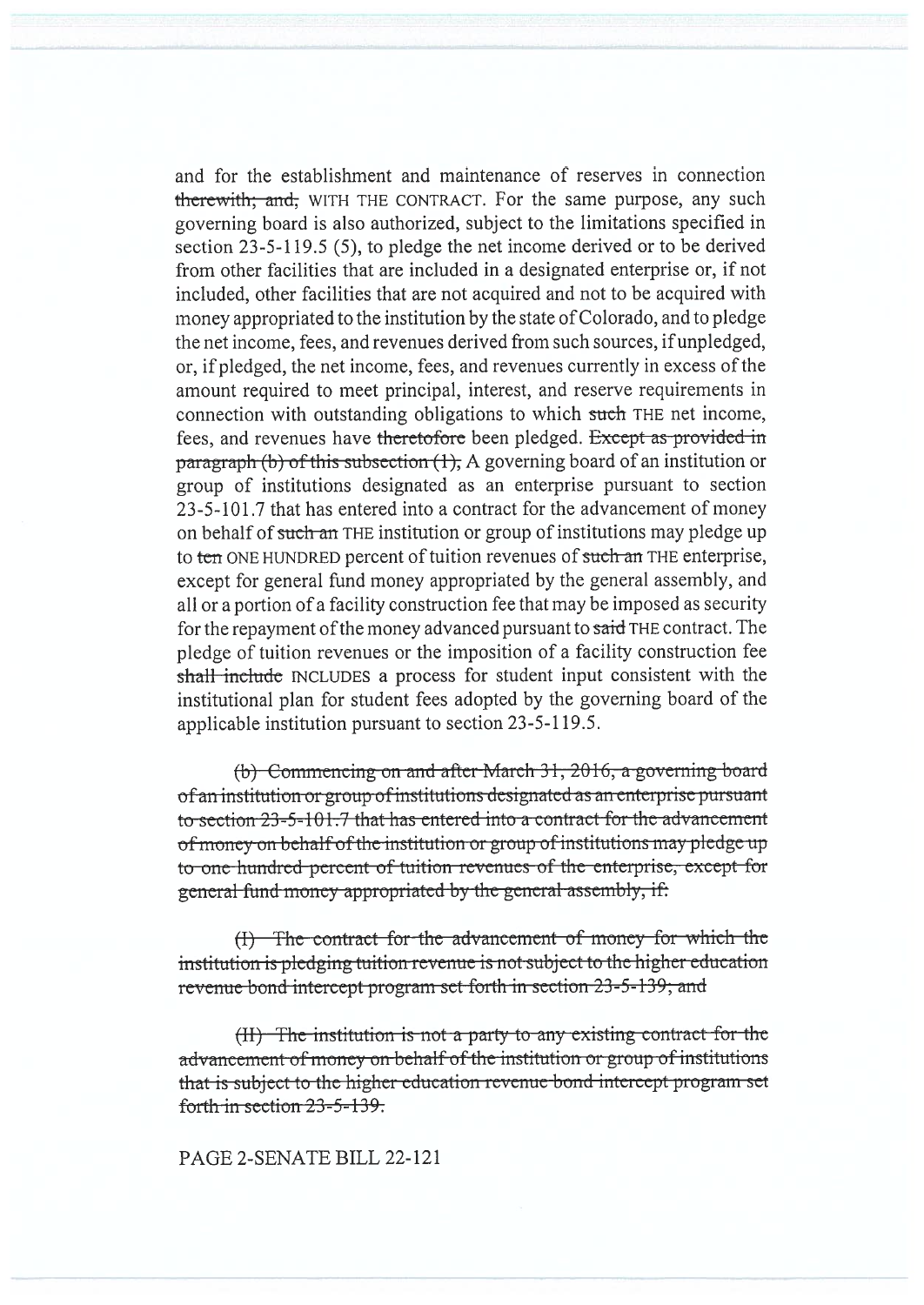SECTION 2. In Colorado Revised Statutes, 23-5-139, amend  $(1)(b)$  introductory portion and  $(1)(b)(III)(B)$  as follows:

23-5-139. Higher education revenue bond intercept program definitions. (1) (b) If an institution issues a revenue bond pursuant to this article ARTICLE 5 on or after June 6, 2016, or issues a refunding bond pursuant to article 54, 56, or 57 of title 11  $C.R.S.,$  on or after June 6, 2016, and the governing board wishes for such WANTS THE revenue or refunding bond to be an intercept bond, then:

(III) The pledged revenues for the new intercept bond issue include not less than:

(B)  $\text{Ten}$  ONE HUNDRED percent of tuition if the institution is an enterprise, as defined in section  $24-77-102$  (3);  $C.R.S.,$ 

SECTION 3. In Colorado Revised Statutes, 23-54-102, amend (1)(a) introductory portion and  $(1)(a)(V)$  as follows:

23-54-102. Board of trustees - creation - members - powers duties. (1) (a) Effective July 1, 2002, there is established the board of trustees for Metropolitan state university of Denver, referred to in this article ARTICLE 54 as the "board of trustees", which shall consist THAT CONSISTS of eleven members and shall be Is the governing authority for Metropolitan state university of Denver. The board of trustees created by this subsection (1) shall-be, and is hereby declared to be; IS a body corporate and, as such and by the names designated in this section, may:

(V) Transfer, assign, or pledge portions of its student fees, auxiliary revenues, capital facilities fees, and up to ten ONE HUNDRED percent of tuition moneys MONEY to the Auraria higher education center to provide a source of repayment for revenue bonds or other loans or financial obligations incurred by the center to finance construction of an auxiliary facility, as defined in section 23-5-101.5 (2)(a); a complementary facility, as defined in section 23-70-105.5 (1); any other facility necessary or useful to the accomplishment of the mission of Metropolitan state university of Denver; or the infrastructure necessary to support any of the types of facilities specified in this subparagraph  $(V)$  SUBSECTION (1)(a)(V).

## PAGE 3-SENATE BILL 22-121